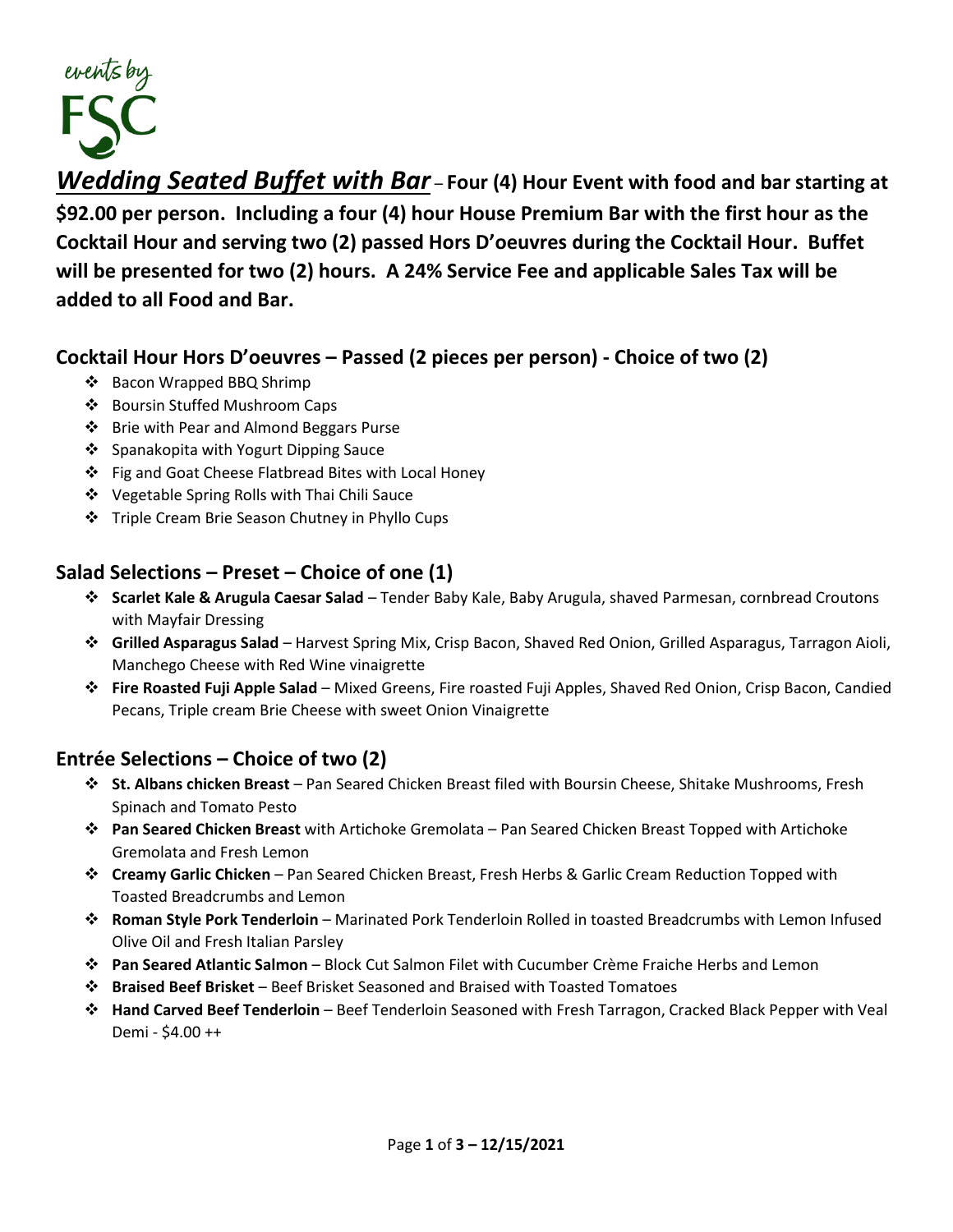# **Starch Accompaniments Selection – Choice of one (1)**

- ❖ **Toasted Farro with Baby Leeks** Toasted Ancient Farro Grain with Caramelized Leeks
- ❖ **Brown Rice with Quinoa** Steamed and Blended with Olive Oil and Chives
- ❖ **Bourbon Smashed Potatoes** blend of Idaho and Red Potatoes with Caramelized Onion, Chives, Fresh Parsley & Bourbon Reduction
- ❖ **Mashed Yukon Potatoes with Napa Cabbage** Yukon Potatoes Blended with Napa Cabbage, Clarified Butter & Crème Fraiche
- ❖ **Whole Roasted Petite Potatoes** Petite Potatoes with Garlic and Fresh Herbs
- ❖ **Roasted Potato Medley** Lightly Smashed with Brown Butter
- ❖ **Classic Rice Pilaf** Toasted Orzo with Long Grain Rice and White Onion simmered in Vegetable Stock
- ❖ **Blue Cheese Smashed Red Skin Potatoes** Red Skinned Potatoes Light Smashed with Blue cheese and Crème Fraiche
- ❖ **Mascarpone Scalloped Potatoes** Thinly sliced Idaho Potatoes and Yellow Onion with Creamy Mascarpone Sauce

## **Vegetable Accompaniments – Selections – Choice of one (1)**

- ❖ **Haricort Verts** Sauteed Petite Green Beans with Sea Salt and Cracked Black Pepper
- ❖ **Grilled Fresh Asparagus** Fresh Asparagus Lightly Grilled with Olive Oil
- ❖ **Broccolini** Lightly Blanched Broccolini Tossed in Brown Butter
- ❖ **Grilled Vegetable Medley** Zucchini, Yellow Squash, Mushrooms, Red Onion and Carrots
- ❖ **Roasted Root Vegetables** Roasted Carrots, Turnip, Potatoes, Pear Onion with Fresh Thyme
- ❖ **Duck Fat Carrots with Forest Mushrooms** Sculpted Carrots Braised in Duck Fat with Forest Mushrooms and Pearl Onions
- ❖ **Grilled Cauliflower with Pistachio Butter and Scallions** Seasoned with Sea Salt
- ❖ **Fire Roasted Brussels Sprouts** with Bacon Lardons and Cracked Black Pepper

## **Pasta Accompaniments Selections – Choice of one (1)**

- ❖ **Pasta Cavatappi** Cavatappi Pasta Tossed in Rustic Basil Pesto
- ❖ **Potato Gnocchi with Brown Butter** Garnished with Fresh Sage and Shaved Parmesan
- ❖ **Linguini Aglio E Olio** Linguini Pasta with Olive Oil, Shaved Garlic and Parmesan Cheese
- ❖ **The Inns Puttanesca** Cavatelli with Sweet Roasted Tomatoes, Ripe Green and Black Olives, Capers, Garlic and Fresh Herbs

#### **House Premium Bar – Included in Package**

- ❖ **Spirits** Ketel One Vodka, Tanqueray Gin, Bacardi Rum, Jim Beam Bourbon, Dewar's Scotch & Jose Cuervo Tequila
- ❖ **Beer** Bud Select, Bud Light, Michelob Ultra, Shock Top & Non-Alcoholic Beer
- ❖ **Wine** Chardonnay, Pinot Grigio, Cabernet & Pinot Noir
- ❖ **Soft Drinks**
- ❖ **Coffee & Water**
- ❖ **Wine Table Service During Dinner –** Available for an Additional Fee